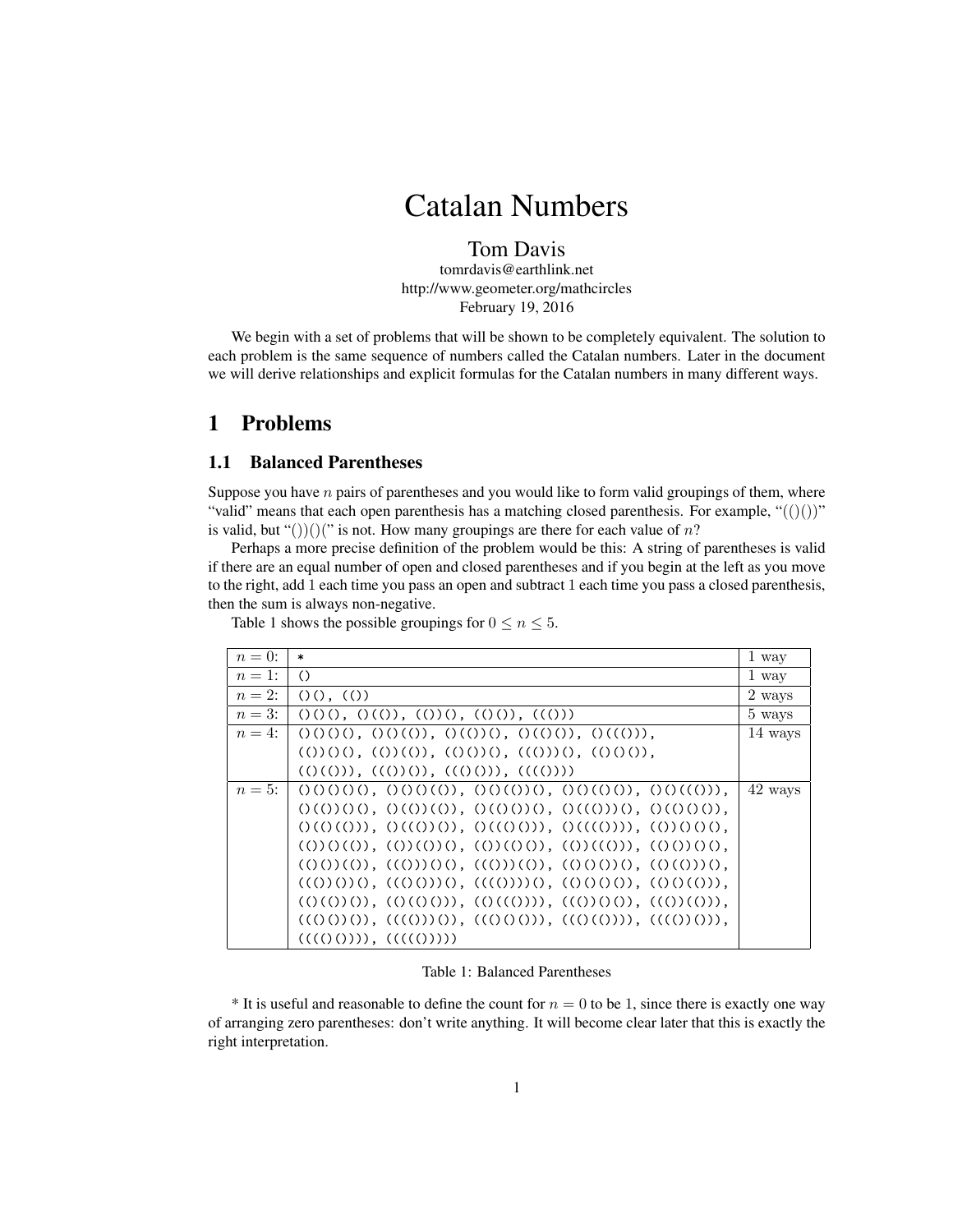# 1.2 Mountain Ranges

How many "mountain ranges" can you form with n upstrokes and  $n$  downstrokes that all stay above the original line? If, as in the case above, we consider there to be a single mountain range with zero strokes, Table 2 gives a list of the possibilities for  $0 \le n \le 3$ :

| $n=0$ :    | ∗                                                                             | 1 way  |
|------------|-------------------------------------------------------------------------------|--------|
| $n=1:$     |                                                                               | 1 way  |
| $n = 2: 1$ |                                                                               | 2 ways |
|            | $\wedge\wedge$ , /                                                            |        |
| $n=3$ :    |                                                                               | 5 ways |
|            | $\sqrt{2}$<br>$\sqrt{1}$                                                      |        |
|            | $\Lambda/\Lambda/\Lambda$ , $\Lambda/\Lambda$ , $\Lambda/\Lambda$ , $\Lambda$ |        |

Table 2: Mountain Ranges

Note that these must match the parenthesis-groupings above. The "(" corresponds to "/" and the ") to "\". The mountain ranges for  $n = 4$  and  $n = 5$  have been omitted to save space, but there are 14 and 42 of them, respectively. It is a good exercise to draw the 14 versions with  $n = 4$ .

In our formal definition of a valid set of parentheses, we stated that if you add one for open parentheses and subtract one for closed parentheses that the sum would always remain non-negative. The mountain range interpretation is that the mountains will never go below the horizon.

#### 1.3 Diagonal-Avoiding Paths

In a grid of  $n \times n$  squares, how many paths are there of length 2n that lead from the upper left corner to the lower right corner that do not touch the diagonal dotted line from upper left to lower right? In other words, how many paths stay on or above the main diagonal?



Figure 1: Corresponding Path and Range

This is obviously the same question as in the example above, with the mountain ranges running diagonally. In Figure 1 we can see how one such path corresponds to a mountain range.

Another equivalent statement for this problem is the following. Suppose two candidates for election,  $A$  and  $B$ , each receive  $n$  votes. The votes are drawn out of the voting urn one after the other. In how many ways can the votes be drawn such that candidate  $A$  is never behind candidate B?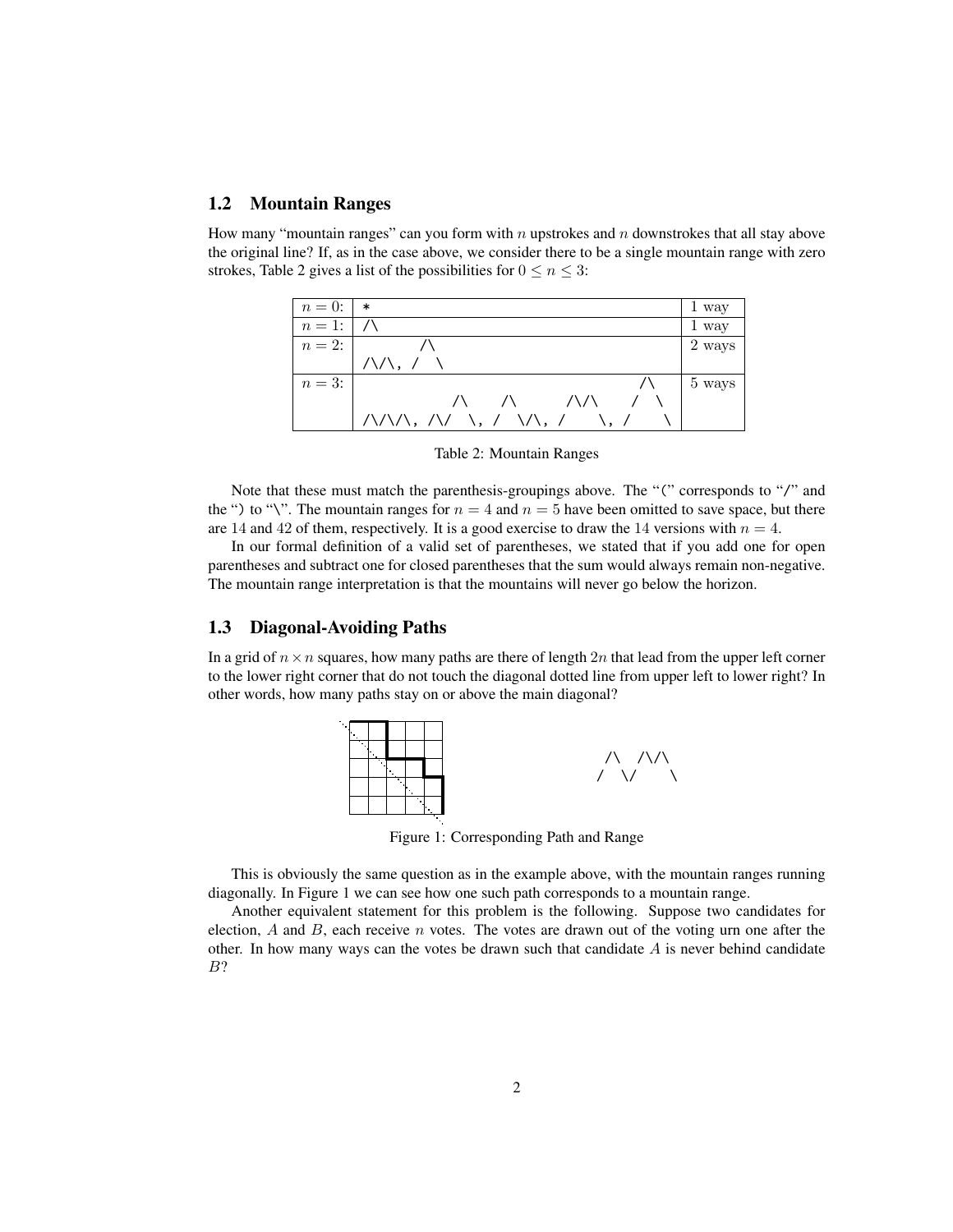## 1.4 Polygon Triangulation

If you count the number of ways to triangulate a regular polygon with  $n + 2$  sides, you also obtain the Catalan numbers. Figure 2 illustrates the triangulations for polygons having 3, 4, 5 and 6 sides.



As you can see, there are 1, 2, 5, and 14 ways to do this. The "2-sided polygon" can also be

triangulated in exactly 1 way, so the case where  $n = 0$  also matches.

#### 1.5 Hands Across a Table

If  $2n$  people are seated around a circular table, in how many ways can all of them be simultaneously shaking hands with another person at the table in such a way that none of the arms cross each other? Figure 3 illustrates the arrangements for 2, 4, 6 and 8 people. Again, there are 1, 2, 5 and 14 ways to do this.



Figure 3: Hands Across the Table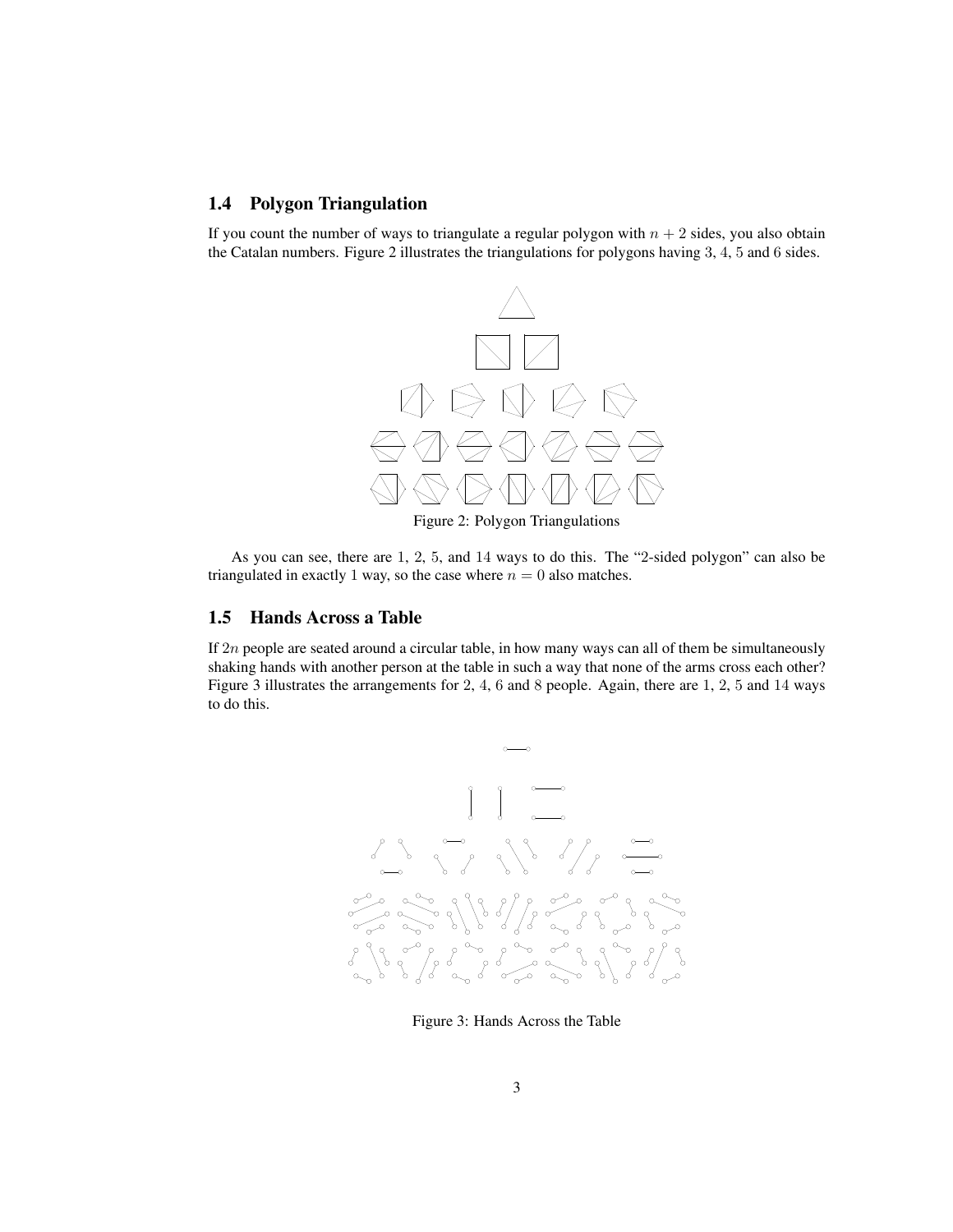## 1.6 Binary Trees

The Catalan numbers also count the number of rooted binary trees with  $n$  internal nodes. Illustrated in Figure 4 are the trees corresponding to  $0 \le n \le 3$ . There are 1, 1, 2, and 5 of them. Try to draw the 14 trees with  $n = 4$  internal nodes.

A rooted binary tree is an arrangement of points (nodes) and lines connecting them where there is a special node (the root) and as you descend from the root, there are either two lines going down or zero. Internal nodes are the ones that connect to two nodes below.

b



Figure 4: Binary Trees

#### 1.7 Plane Rooted Trees

A plane rooted tree is just like the binary tree above, except that a node can have any number of sub-nodes; not just two.

Figure 5 shows a list of the plane rooted trees with n edges, for  $0 \le n \le 3$ . Try to draw the 14 trees with  $n = 4$  edges.



Figure 5: Plane Rooted Trees

## 1.8 Skew Polyominos

A polyomino is a set of squares connected by their edges. A skew polyomino is a polyomino such that every vertical and horizontal line hits a connected set of squares and such that the successive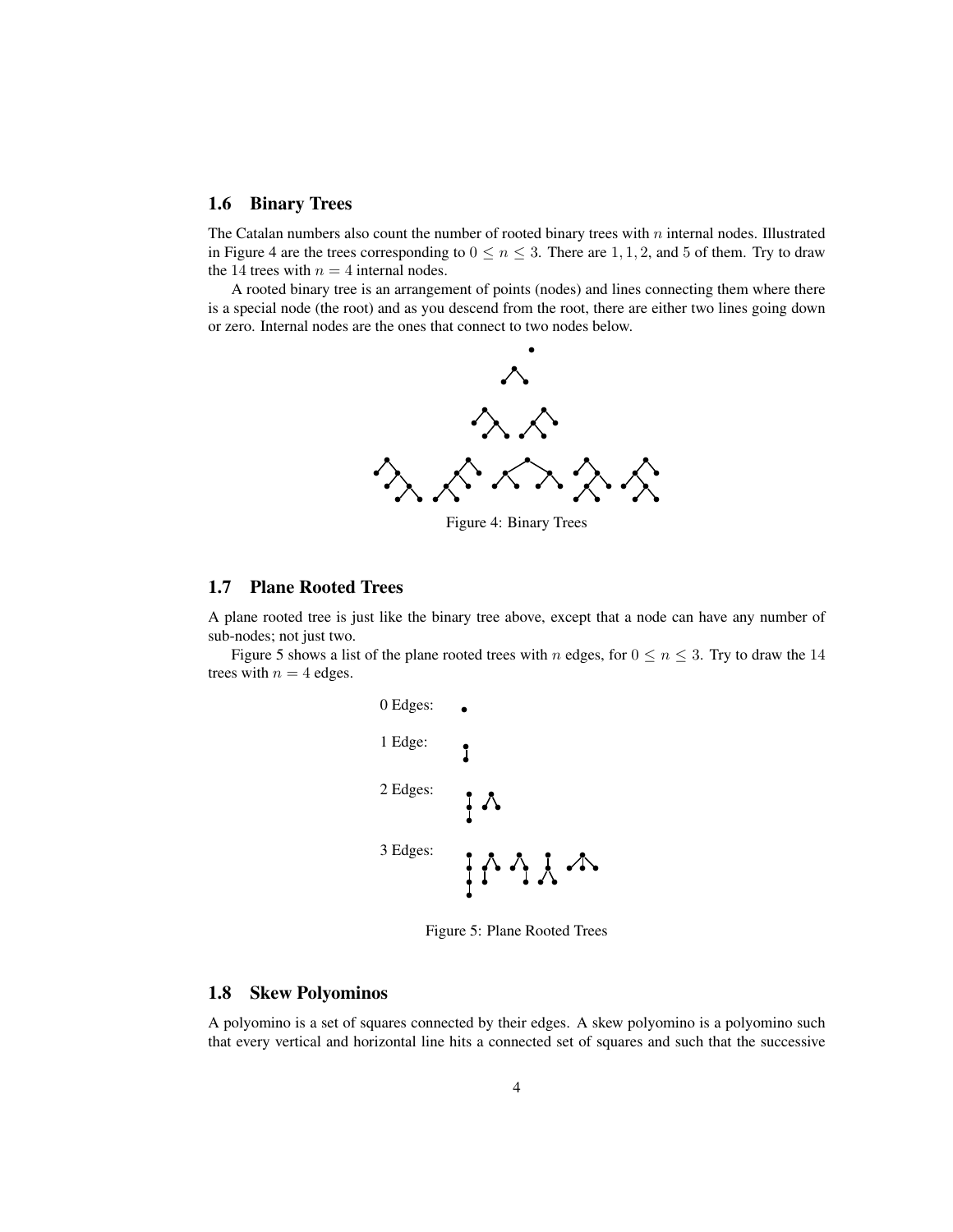

Table 3: Skew Polyominos with Perimeter  $2n + 2$ 

columns of squares from left to right increase in height—the bottom of the column to the left is always lower or equal to the bottom of the column to the right. Similarly, the top of the column to the left is always lower than or equal to the top of the column to the right. Table 3 shows a set of such skew polyominos.

Another amazing result is that if you count the number of skew polyominos that have a perimeter of  $2n + 2$ , you will obtain  $C_n$ . Note that it is the perimeter that is fixed—not the number of squares in the polyomino.

# 1.9 Multiplication Orderings

Suppose you have a set of  $n + 1$  numbers to multiply together, meaning that there are n multiplications to perform. Without changing the order of the numbers themselves, you can multiply the numbers together in many orders. Here are the possible multiplication orderings for  $0 \le n \le 4$ multiplications. The groupings are indicated with parentheses and dot for multiplication in Table 4.

| $n=0$ | $\alpha$ )                                                                                                                                                                                                                                                                                                      | 1 way   |
|-------|-----------------------------------------------------------------------------------------------------------------------------------------------------------------------------------------------------------------------------------------------------------------------------------------------------------------|---------|
| $n=1$ | $(a \cdot b)$                                                                                                                                                                                                                                                                                                   | 1 way   |
| $n=2$ | $((a \cdot b) \cdot c), (a \cdot (b \cdot c))$                                                                                                                                                                                                                                                                  | 2 ways  |
|       | $n=3$ $\mid ((a\cdot b)\cdot c)\cdot d), ((a\cdot b)\cdot (c\cdot d)), ((a\cdot (b\cdot c))\cdot d),$                                                                                                                                                                                                           | 5 ways  |
|       | $(a \cdot ((b \cdot c) \cdot d)), (a \cdot (b \cdot (c \cdot d)))$                                                                                                                                                                                                                                              |         |
|       | $n=4 \begin{array}{l} \big(((a \cdot b) \cdot c) \cdot d) \cdot e), \ ((a \cdot b) \cdot c) \cdot (d \cdot e)), \ ((a \cdot b) \cdot (c \cdot d)) \cdot e), \\ ((a \cdot b) \cdot ((c \cdot d) \cdot e)), \ ((a \cdot b) \cdot (c \cdot (d \cdot e))), \ ((a \cdot (b \cdot c)) \cdot d) \cdot e), \end{array}$ | 14 ways |
|       |                                                                                                                                                                                                                                                                                                                 |         |
|       | $((a \cdot (b \cdot c)) \cdot (d \cdot e)), ((a \cdot ((b \cdot c) \cdot d)) \cdot e), ((a \cdot (b \cdot (c \cdot d))) \cdot e),$                                                                                                                                                                              |         |
|       | $(a \cdot (( (b \cdot c) \cdot d) \cdot e)), (a \cdot ((b \cdot c) \cdot (d \cdot e))), (a \cdot ((b \cdot (c \cdot d)) \cdot e)),$                                                                                                                                                                             |         |
|       | $(a \cdot (b \cdot ((c \cdot d) \cdot e)))$ , $(a \cdot (b \cdot (c \cdot (d \cdot e)))$                                                                                                                                                                                                                        |         |

Table 4: Multiplication Arrangements

To convert the examples above to the parenthesis notation, erase everything but the dots and the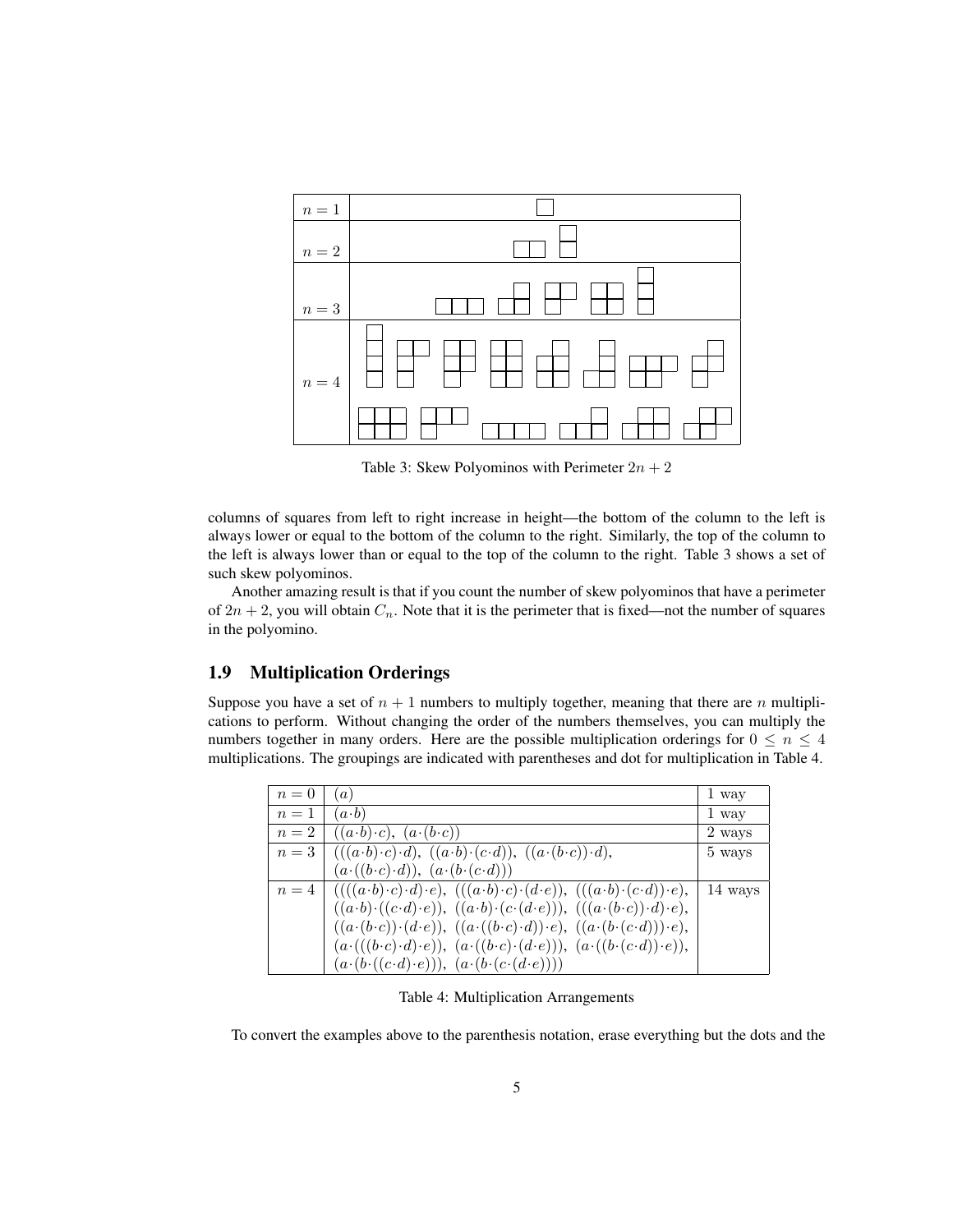closed parentheses, and then replace the dots with open parentheses. For example, if we wish to convert  $(a \cdot ((b \cdot c) \cdot d) \cdot e)$ , first erase everything but the dots and closed parentheses:  $\cdot \cdot \cdot) \cdot$ ). Then replace the dots with open parentheses to obtain:  $(()())$ .

The examples in Table 4 are arranged in exactly the same order as the entries in Table 1 with the correspondence described in the previous paragraph. Try to convert a few yourself in both directions to make certain you understand the relationships.

# 2 A Recursive Definition

The examples above all seem to generate the same sequence of numbers. In fact it is obvious that some are equivalent: parentheses, mountain ranges and diagonal-avoiding paths, for example. Later on, we will prove that the other seqences are also the same. Once we're convinced that they are the same, we only need to have a formula that counts any one of them and the same formula will count them all.

If you have no idea how to begin with a counting problem like this, one good approach is to write down a formula that relates the count for a given  $n$  to previously-obtained counts. It is usually easy to count the configurations for  $n = 0$ ,  $n = 1$ , and  $n = 2$  directly, and from there, you can count more complex versions.

In this section, we'll use the example with balanced parentheses discussed and illustrated in Section 1.1. Let us assume that we already have the counts for  $0, 1, 2, 3, \dots, n - 1$  pairs and we would like to obtain the count for  $n$  pairs. Let  $C_i$  be the number of configurations of  $i$  matching pairs of parentheses, so  $C_0 = 1$ ,  $C_1 = 1$ ,  $C_2 = 2$ ,  $C_3 = 5$ , and  $C_4 = 14$ , which can be obtained by direct counts.

We know that in any balanced set, the first character has to be "(". We also know that somewhere in the set is the matching ")" for that opening one. In between that pair of parentheses is a balanced set of parentheses, and to the right of it is another balanced set:

#### $(A)B$ ,

where A is a balanced set of parentheses and so is B. Both A and B can contain up to  $n - 1$  pairs of parentheses, but if A contains k pairs, then B contains  $n - k - 1$  pairs. Notice that we will allow either  $A$  or  $B$  to contain zero pairs, and that there is exactly one way to do so: don't write down any parentheses.

Thus we can count all the configurations where A has 0 pairs and B has  $n-1$  pairs, where A has 1 pair and B has  $n-2$  pairs, and so on. Add them up, and we get the total number of configurations with  $n$  balanced pairs.

Here are the formulas. It is a good idea to try plugging in the numbers you know to make certain that you haven't made a silly error. In this case, the formula for  $C_3$  indicates that it should be equal to  $C_3 = 2 \cdot 1 + 1 \cdot 1 + 1 \cdot 2 = 5$ .

$$
C_1 = C_0 C_0 \tag{1}
$$

$$
C_2 = C_1 C_0 + C_0 C_1 \tag{2}
$$

$$
C_3 = C_2 C_0 + C_1 C_1 + C_0 C_2 \tag{3}
$$

$$
C_4 = C_3 C_0 + C_2 C_1 + C_1 C_2 + C_0 C_3 \tag{4}
$$

. . . . . .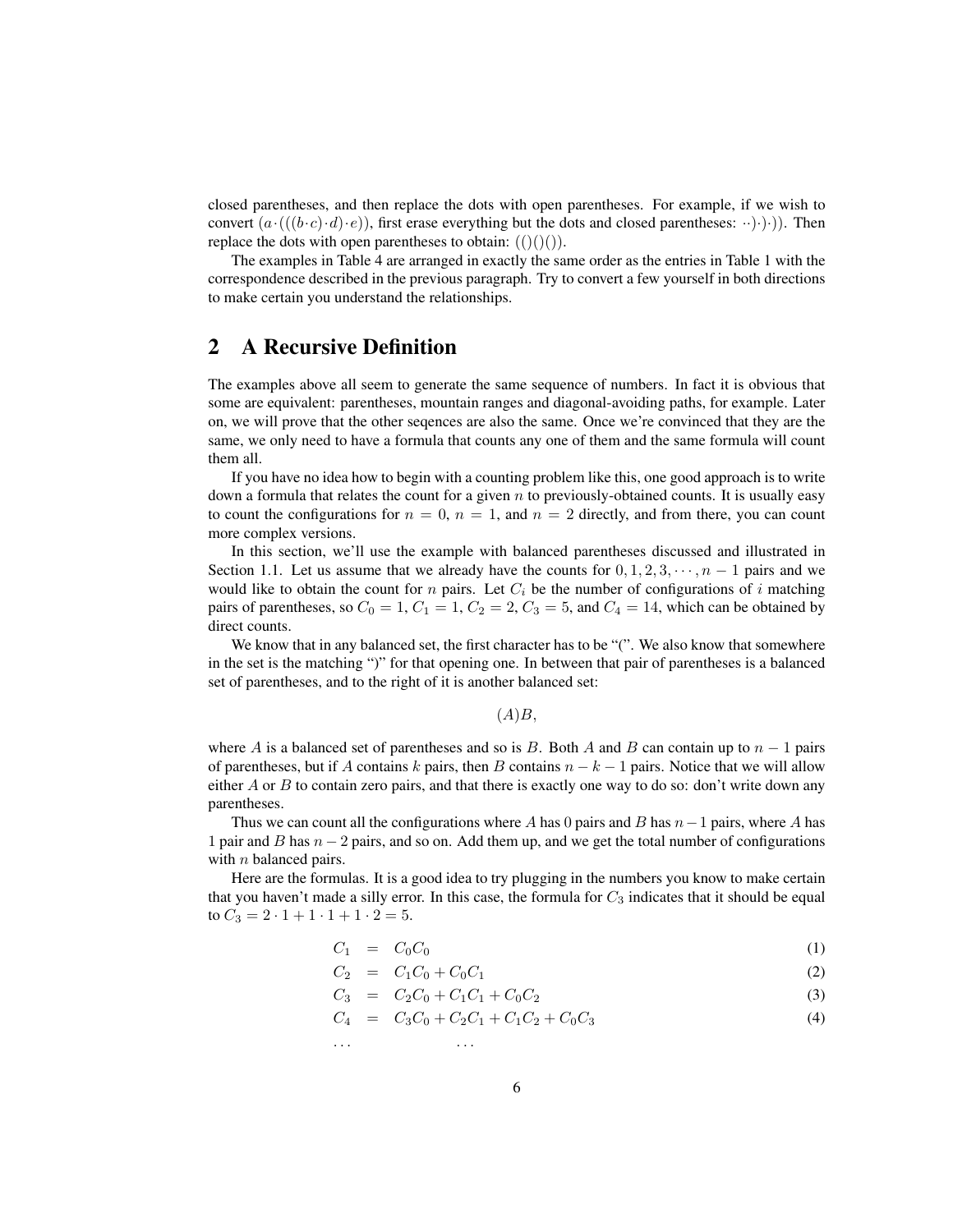$$
C_n = C_{n-1}C_0 + C_{n-2}C_1 + \dots + C_1C_{n-2} + C_0C_{n-1}
$$
\n(5)

Beginning in the next section, we will be able to use these recursive formulas to show that the counts of other configurations (triangulations of polygons, rooted binary trees, rooted tress, et cetera) satisfy the same formulas and thus must generate the same sequence of numbers.

But simply by using the formulas above and a bit of arithmetic, it is easy to obtain the first few Catalan numbers: 1, 1, 2, 5, 14, 42, 132, 429, 1430, 4862, 16796, 58786, 208012, 742900, 2674440, 9694845, 35357670, 129644790, 477638700, 1767263190, 6564120420, 24466267020, 91482563640, 343059613650, 1289904147324, . . .

#### 2.1 Counting Polygon Triangulations

It is not hard to see that the polygon triangulations discussed in section 1.4 can be counted in much the same way as the balanced parentheses. See Figure 6.



Figure 6: Octagon Triangulations

In the figure we consider the octagon, but it should be clear that the same argument applies to any convex polygon. Consider the horizontal line at the top of the polygon. After triangulation, it will be part of exactly one triangle, and in this case, there are exactly six possible triangles of which it can be a part. In each case, once that triangle is selected, there is a polygon (possibly empty) on the right and the left of the original triangle that must itself be triangulated.

What we would like to show is that a convex polygon with  $n > 3$  sides can be triangulated in  $C_{n-2}$  ways. Thus the octagon should have  $C_{8-2} = C_6$  triangulations.

For the example in the upper left of Figure 6, the triangle leaves a 7-sided figure on the left and an empty figure (essentially a two-sided polygon) on the right. This triangulation can be completed by triangulating both sides; the one on the left can be done in  $C_5$  ways and the empty one on the right,  $C_0$  ways, for a total of  $C_5 \cdot C_0$ . The middle example on the top leaves a pentagon and a triangle that, in total, can be trianguated in  $C_4 \cdot C_1$  ways. Similar arguments can be made for all six positions of the triangle containing the top line, so we conclude that:

$$
C_6 = C_5 \cdot C_0 + C_4 \cdot C_1 + C_3 \cdot C_2 + C_2 \cdot C_3 + C_1 \cdot C_4 + C_0 \cdot C_5,
$$

which is exactly how the Catalan numbers are defined for the nested parentheses.

Convince yourself that a similar argument can be made for any size original convex polygon.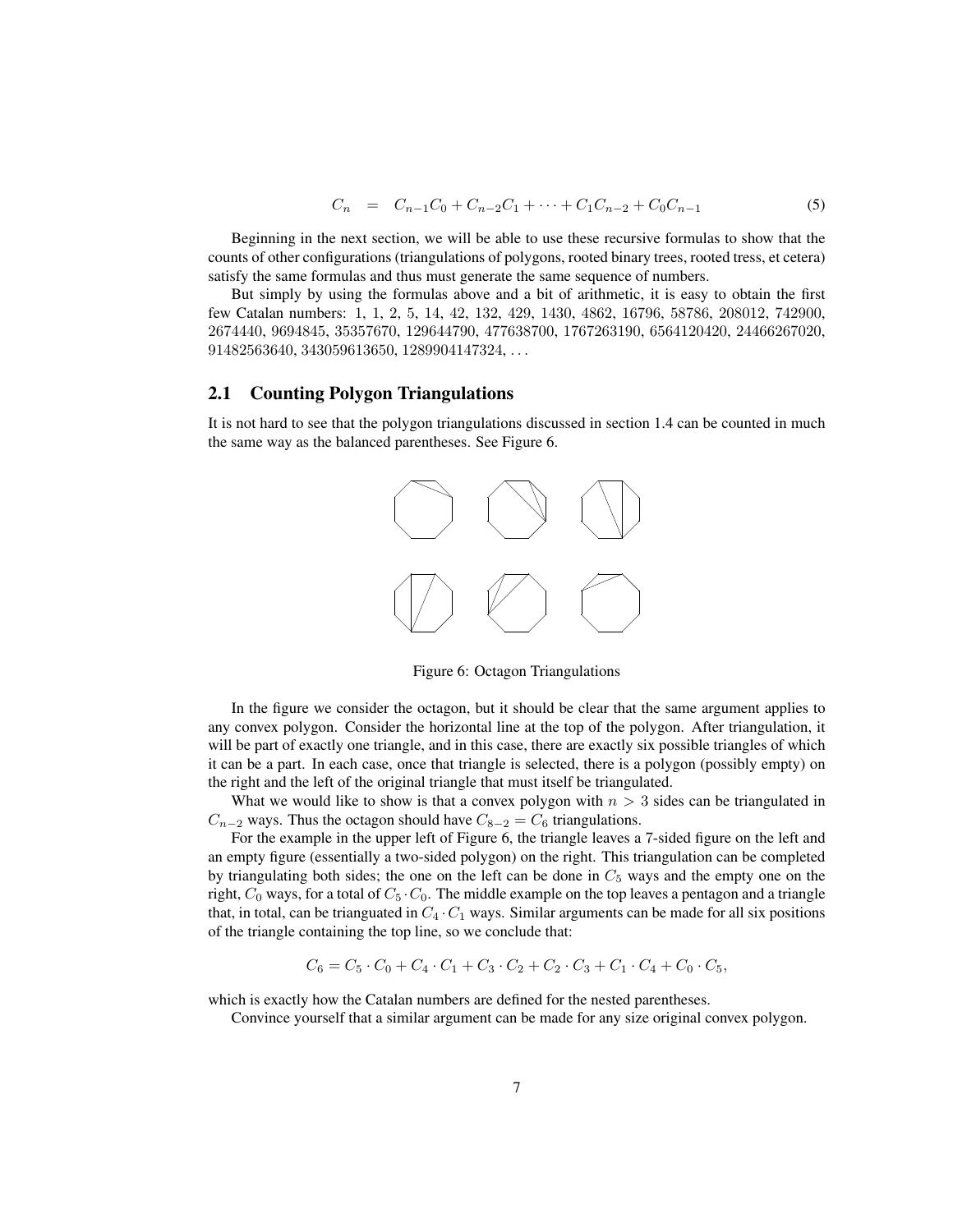#### 2.2 Counting Non-Crossing Handshakes

To count the number of hand-shakes discussed in Section 1.5 we can use an analysis similar to that used in section 2.1.

If there are  $2n$  people at the table pick any particular person, and that person will shake hands with somebody. To admit a legal pattern, that person will have to leave an even number of people on each side of the person with whom he shakes hands. Of the remaining  $n - 1$  pairs of people, he can leave zero on the right and  $n-1$  pairs on the left, 1 on the right and  $n-2$  on the left, and so on. The pairs left on the right and left can independently choose any of the possible non-crossing handshake patterns, so again, the count  $C_n$  for n pairs of people is given by:

$$
C_n = C_{n-1}C_0 + C_{n-2}C_1 + \dots + C_1C_{n-2} + C_0C_{n-1},
$$

which, together with the fact that  $C_0 = C_1 = 1$ , is just the definition of the Catalan numbers.

## 2.3 Counting Trees

Counting the binary trees discussed in Section 1.6 is similar to what we've done previously. Obviously there is one way to make a rooted binary tree with zero or one internal node. To work out the number of trees with n internal node, note that one of those n nodes is the root node, and then the  $n-1$  additional internal nodes must be distributed on the left or the right below the root node. These can be distributed as 0 on the left and  $n - 1$  on the right, 1 on the left and  $n - 2$  on the right, and so on, yielding exactly the same formula that we had in every previous example.

To count the rooted plane trees discussed in Section 1.7 we use the same strategy. There is one example each for trees with zero and one edge, so the counts here are the same:  $C_0 = C_1 = 1$ .



Figure 7: Plane Rooted Trees With 4 Edges

Now, to count the number of plane rooted trees with  $n > 1$  edges we again begin from the root. There is at least one edge going down (leaving us with  $n - 1$  edges to draw). The remaining  $n - 1$ edges can be placed below that initial edge or hooked directly to the root node to the right of that edge. The  $n - 1$  edges, as before, can be distributed to these two locations as 0 and  $n - 1$ , as 1 and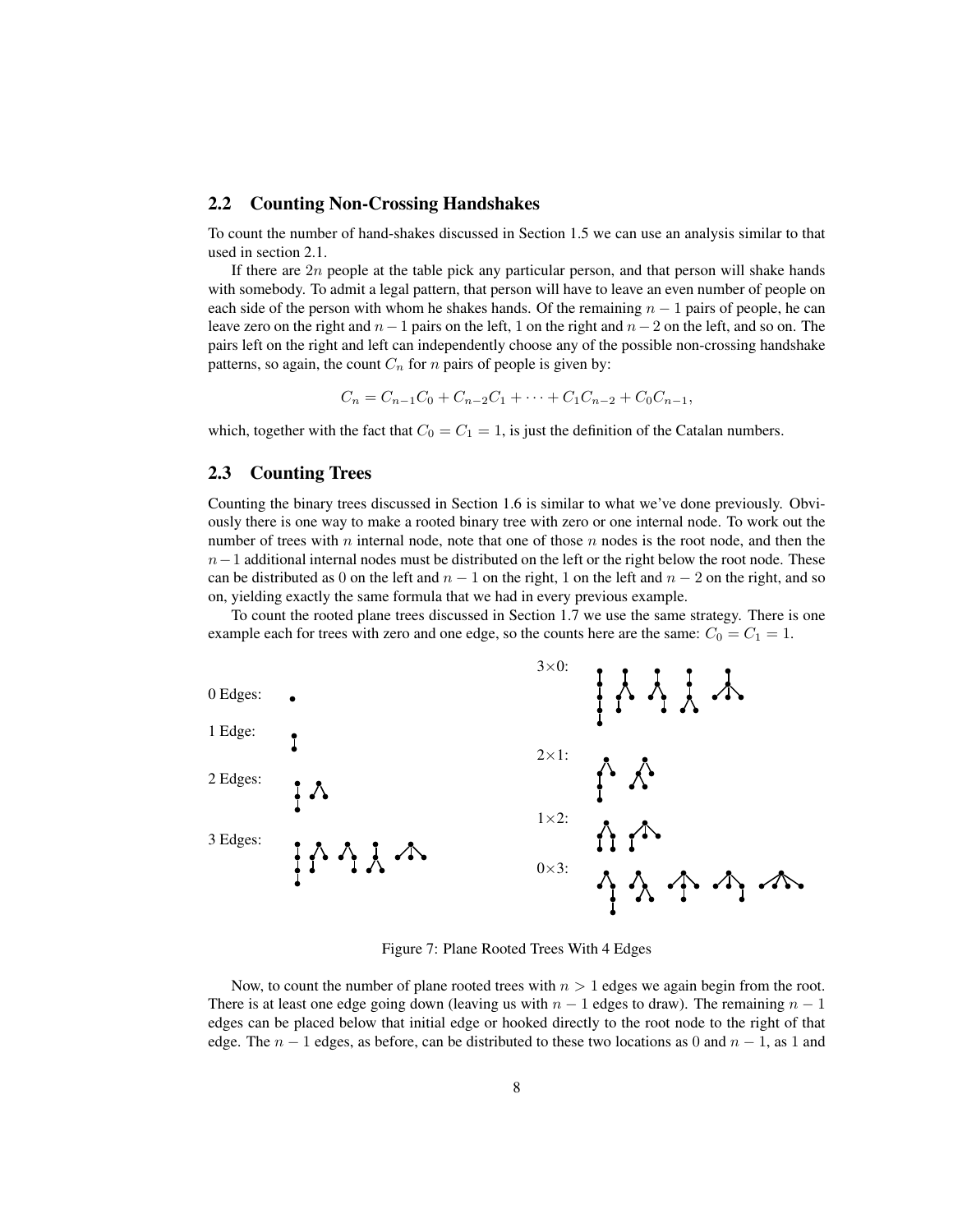$n-2$ , et cetera. It should be clear that the same formula defining the Catalan numbers will apply to the count of rooted plane trees.

In Figure 7 the table on the left dupliates the structure of trees with 3 or fewer edges and the table on the right shows how the trees with 4 edges are generated from them.

#### 2.4 Counting Diagonal-Avoiding Paths

Up to now we do not have an explicit formula for the Catalan numbers. We know that a large collection of problems all have the same answers, and we have a recursive formula for those numbers, but it would be nice to have an explicit form.

Perhaps the easiest way to obtain an explicit formula for the Catalan numbers is to analyze the number of diagonal-avoiding paths discussed in Section 1.3. We will do so by counting the total number of paths through the grid and then subtract off the number of paths that hit the diagonal.



Figure 8: Modifying a Bad Path

Figure 8 illustrates a typical path that we do not want to count since it crosses the dotted diagonal line. Such a path may cross that line multiple times, but there is always a first time; in the figure, point P is the first grid point it touches on the wrong side of the diagonal. There will always be such a point  $P$  for every bad path.

For every such path, reflect the path beginning at  $P$ —every time the original path goes to the right, go down instead, and when the original path goes down, go to the right. It is clear that by the time the path reaches the point  $P$  it will have traveled one more step down than across, so it will have moved k steps to the right and  $k + 1$  steps down. The total path has n steps across and down, so there remain  $n - k$  steps to the right and  $n - k - 1$  steps down. But since we swap steps to the right and steps down, the modified path with have a total of  $(k) + (n - k - 1) = n - 1$  steps to the right and  $(k + 1) + (n - k) = n + 1$  steps down. Thus every modified path ends at the same point,  $n-1$  steps to the right and  $n+1$  steps down.

Every bad path can be modified this way, and every path from the original starting point to this point  $n - 1$  to the right and  $n + 1$  down corresponds to exactly one bad path. Thus the number of bad paths is the total number of routes in a grid that is  $(n - 1)$  by  $(n + 1)$ .

There are  $\binom{m+k}{m}$  paths through an  $k \times m$  grid<sup>1</sup>. Thus the total number of paths through the  $n \times n$ grid is  $\binom{2n}{n}$  and the total number of bad paths is  $\binom{2n}{n+1}$ . Thus  $C_n$ , the  $n^{\text{th}}$  Catalan number, or the total number of diagonal-avoiding paths through an  $n \times n$  grid, is given by:

$$
C_n = \binom{2n}{n} - \binom{2n}{n+1} = \binom{2n}{n} - \frac{n}{n+1} \binom{2n}{n} = \frac{1}{n+1} \binom{2n}{n}.
$$

<sup>&</sup>lt;sup>1</sup>To see this, remember that there are m steps down that need to be taken along the  $k + 1$  possible paths going down. Thus the problem reduces to counting the number of ways of putting m objects in  $k + 1$  boxes which is  $\binom{m+k}{m}$ .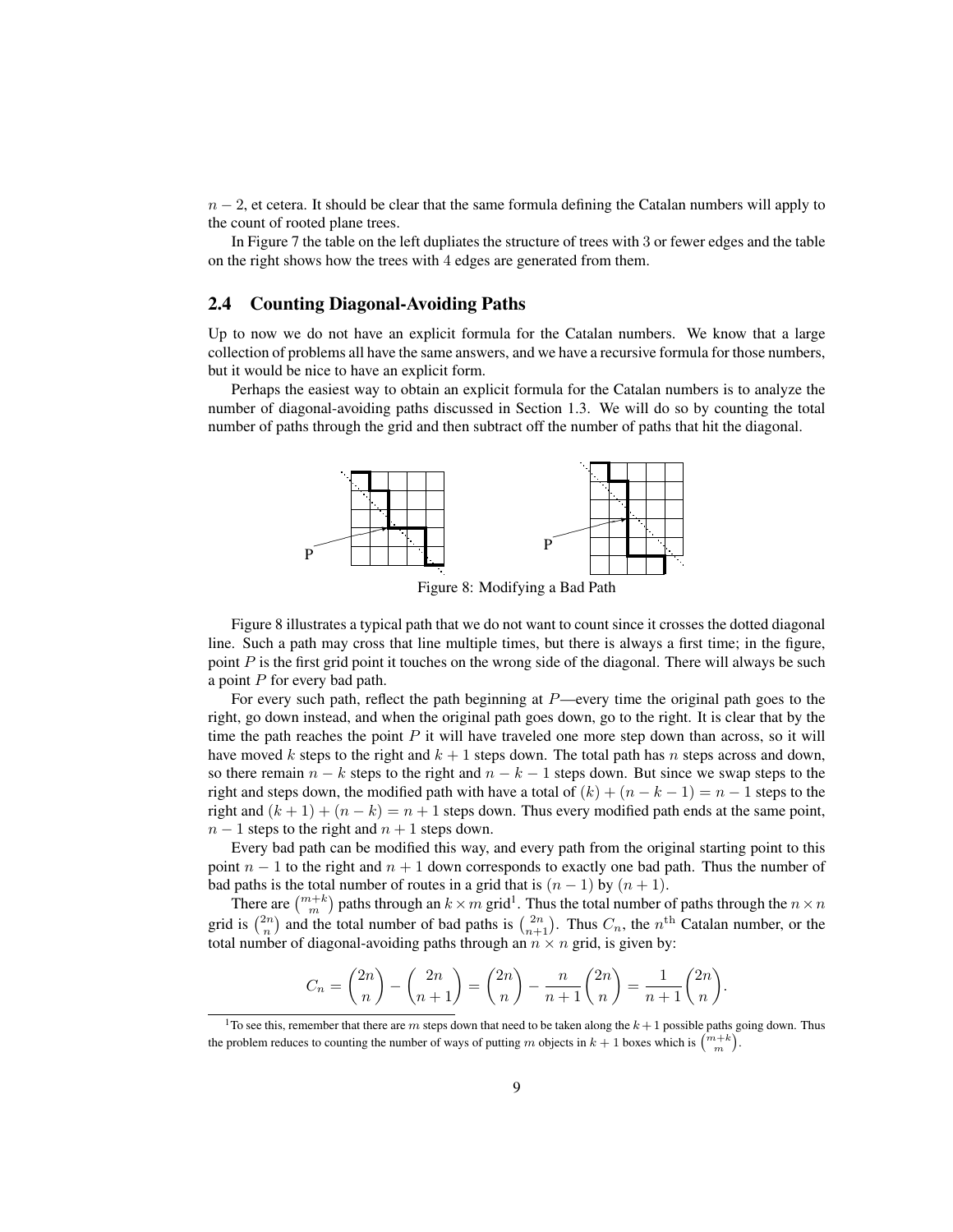# 3 Counting Mountain Ranges—Method 1

A very similar argument can be made as in the previous section if we use the interpretation of the Catalan numbers based on the count of mountain ranges as described in Section 1.2. In that section, we are seeking arrangements of n up-strokes and n down-strokes that form valid mountain ranges.

If we completely ignore whether the path is valid or not, we have  $n \text{ up-strokes that we can choose }$ from a collection of  $2n$  available slots. In other words, ignoring path validity, we are simply asking how many ways you can rearrange a collection of  $n$  up-strokes and  $n$  down-strokes. The answer is clearly  $\binom{2n}{n}$ .

Now we have to subtract off the bad paths. Every bad path goes below the horizon for the first time at some point, so from that point on, reverse all the strokes—replace up-strokes with downstrokes and vice-versa. It is clear that the new paths will all wind up 2 steps below the horizon, since they consist of  $n + 1$  down-strokes and  $n - 1$  up-strokes. Conversely, every path that ends two steps below the horizon must be of this form, so it corresponds to exactly one bad path.

How many such bad paths are there? The same number as there are ways to choose the  $n + 1$ up-strokes from among the 2n total strokes, or  $\binom{2n}{n+1}$ .

Thus the count of valid mountain ranges, or  $C_n$ , is given by exactly the same formula:

$$
C_n = \binom{2n}{n} - \binom{2n}{n+1} = \binom{2n}{n} - \frac{n}{n+1} \binom{2n}{n} = \frac{1}{n+1} \binom{2n}{n}.
$$

# 4 Counting Mountain Ranges—Method 2

Here is a different way to analyze the mountain problem. This time, imagine that we begin with  $n + 1$  up-strokes and only n down-strokes—we add an extra up-stroke to our collection.

First we solve the problem: How any arrangements can be made of these  $2n + 1$  symbols, without worrying about whether they form a "valid" mountain range (whatever that means with an unbalanced number of up-strokes and down-strokes). Clearly, if the ordering does not matter, there are  $\binom{2n+1}{n}$  ways to do this.

One thing is certain, however. No matter how they are arranged, they mountain range will be one unit higher at the end, since we take  $n + 1$  steps up and only n steps down.

Let's look at a specific example with  $n = 3$  (and  $2n + 1 = 7$ ): up up down up up down down. In Figure 4, we have arranged this sequence over and over and you can see that every 7 steps, the mountain range is one unit higher.



Figure 9: Growing Mountains

Since it is a repeating pattern, it's clear that we can draw a straight line below it that touches the bottom-most points of the growing mountain range.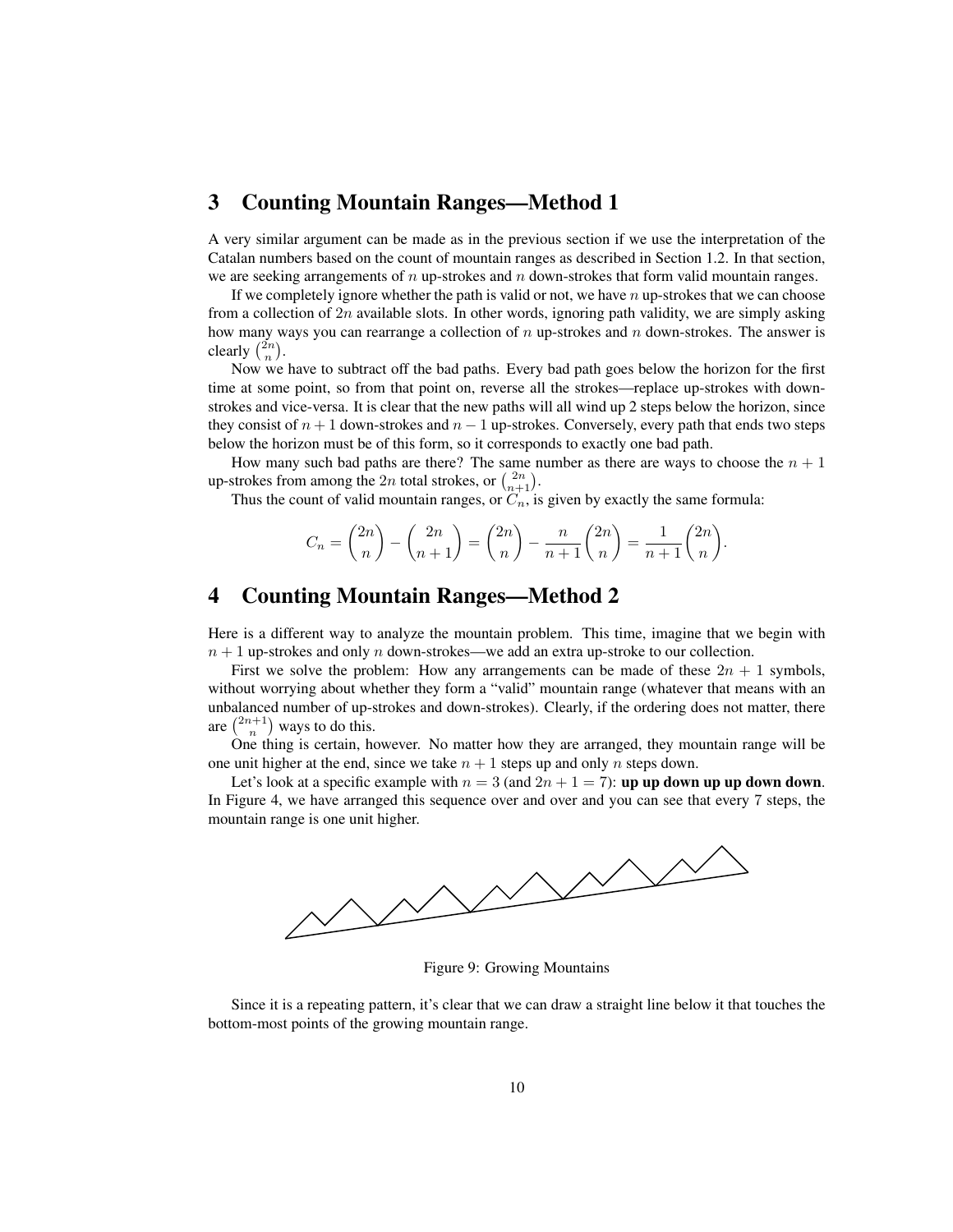In our example, this touching line seems to hit only once per complete set of 7 strokes, and we will show that this will always be the case, for any unbalanced number of up-strokes and downstrokes.

We can draw our mountain range on a grid, and it's clear that the slope of the line is  $1/(2n + 1)$ (it goes up 1 unit in every complete cycle of the pattern of  $2n + 1$  strokes. But lines with slope  $1/(2n+1)$  can only hit lattice points every  $2n+1$  units, so there is exactly one touching in each complete cycle.

If you have a series of  $2n + 1$  strokes, you can cycle that around to  $2n + 1$  arrangements. For example, the arrangement  $//\sqrt{\ }$  can be cycled to four other arrangements:  $/\sqrt{\ }/\sqrt{\ }$ ,  $/\sqrt{\ }/\sqrt{\ }$ and  $\sqrt{\frac{\sqrt{}}{}}$ . That means the complete set of arrangements can be divided into equivalence classes of size  $2n + 1$ , where two arrangements are equivalent if they are cycled versions of each other.

If we consider the version among these  $2n + 1$  cycles, the only one that yields a valid mountain range is the one that begins at the low point of the  $2n + 1$  arrangement. Thus, to get a count of valid mountain ranges with n up-strokes and n down-strokes, we need to divide our count of  $2n+1$  stroke arrangements by  $2n + 1$ :

$$
C_n = \frac{1}{2n+1} {2n+1 \choose n} = \frac{1}{2n+1} \cdot \frac{(2n+1)!}{n!(n+1)!} = \frac{1}{n+1} \cdot \frac{(2n)!}{n!n!} = \frac{1}{n+1} {2n \choose n}.
$$

Finally, note that when the line is drawn that touches the bottom edge of the range of mountains with one more "up" than "down", the first steps after the touching points are two "ups", since an "up-down" would immediately dip below the line. It should be clear that if one of the two initial "up" moves is removed, the resulting series will stay above a horizontal line.

# 5 Generating Function Solution

Using the formulas 1 through 5 in Section 2, we can obtain an explicit formula for the Catalan numbers,  $C_n$  using the technique known as generating functions.

We begin by defining a function  $f(z)$  that contains all of the Catalan numbers:

$$
f(z) = C_0 + C_1 z + C_2 z^2 + C_3 z^3 + \dots = \sum_{i=0}^{\infty} C_i z^i.
$$

If we multiply  $f(z)$  by itself to obtain  $[f(z)]^2$ , the first few terms look like this:

$$
[f(z)]^2 = C_0C_0 + (C_1C_0 + C_0C_1)z + (C_2C_0 + C_1C_1 + C_0C_2)z^2 + \cdots
$$

The coefficients for the powers of  $z$  are the same as those for the Catalan numbers obtained in equations 1 through 5:

$$
[f(z)]^2 = C_1 + C_2 z + C_3 z^2 + C_4 z^3 + \cdots
$$
 (6)

We can convert Equation 6 back to  $f(z)$  if we multiply it by z and add  $C_0$ , so we obtain:

$$
f(z) = C_0 + z[f(z)]^2.
$$
 (7)

Equation 7 is just a quadratic equation in  $f(z)$  which we can solve using the quadratic formula. In a more familiar form, we can rewrite it as:  $z f^2 - f + C_0 = 0$ . This is the same as the quadratic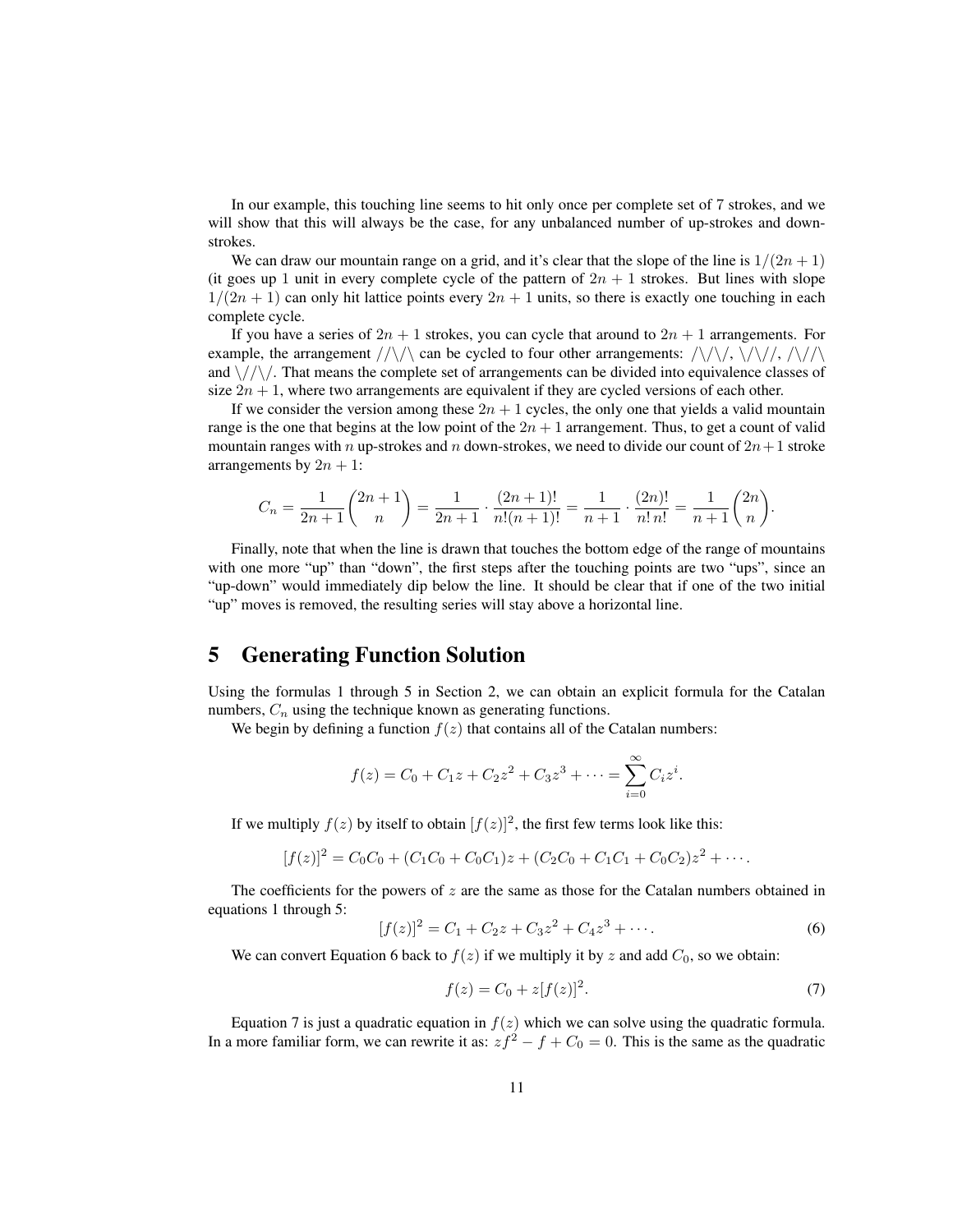equation:  $af^2 + bf + c = 0$ , where  $a = z$ ,  $b = -1$ , and  $c = C_0$ . Plug into the quadratic formula and we obtain:

$$
f(z) = \frac{1 - \sqrt{1 - 4z}}{2z}.
$$
 (8)

Notice that we have used the  $-$  sign in place of the usual  $\pm$  sign in the quadratic formula. We know that  $f(0) = C_0 = 1$ , so if we replaced the  $\pm$  symbol with  $+$ , as  $z \to 0$ ,  $f(z) \to \infty$ .

To expand  $f(z)$  we will just use the binomial formula on

$$
\sqrt{1-4z} = (1-4z)^{1/2}.
$$

If you are not familiar with the use of the binomial formula with fractional exponents, don't worry it is exactly the same, except that it never terminates.

Let's look at the binomial formula for an integer exponent and just do the same calculation for a fraction. If  $n$  is an integer, the binomial formula gives:

$$
(a+b)^n = a^n + \frac{n}{1}a^{n-1}b^1 + \frac{n(n-1)}{2 \cdot 1}a^{n-2}b^2 + \frac{n(n-1)(n-2)}{3 \cdot 2 \cdot 1}a^{n-3}b^3 + \cdots
$$

If n is an integer, eventually the numerator is going to have a term of the form  $(n - n)$ , so that term and all those beyond it will be zero. If n is not an integer, and it is  $1/2$  in our example, the numerators will pass zero and continue. Here are the first few terms of the expansion of  $(1-4z)^{1/2}$ :

$$
(1-4z)^{1/2} = 1 - \frac{\left(\frac{1}{2}\right)}{1}4z + \frac{\left(\frac{1}{2}\right)\left(-\frac{1}{2}\right)}{2\cdot 1}(4z)^2 - \frac{\left(\frac{1}{2}\right)\left(-\frac{1}{2}\right)\left(-\frac{3}{2}\right)}{3\cdot 2\cdot 1}(4z)^3 + \frac{\left(\frac{1}{2}\right)\left(-\frac{1}{2}\right)\left(-\frac{3}{2}\right)\left(-\frac{5}{2}\right)}{4\cdot 3\cdot 2\cdot 1}(4z)^4 - \frac{\left(\frac{1}{2}\right)\left(-\frac{1}{2}\right)\left(-\frac{3}{2}\right)\left(-\frac{5}{2}\right)\left(-\frac{7}{2}\right)}{5\cdot 4\cdot 3\cdot 2\cdot 1}(4z)^5 + \cdots
$$

We can get rid of many powers of 2 and combine things to obtain:

$$
(1-4z)^{1/2} = 1 - \frac{1}{1!}2z - \frac{1}{2!}4z^2 - \frac{3\cdot 1}{3!}8z^3 - \frac{5\cdot 3\cdot 1}{4!}16z^4 - \frac{7\cdot 5\cdot 3\cdot 1}{5!}32z^5 - \cdots
$$
 (9)

From Equations 9 and 8:

$$
f(z) = 1 + \frac{1}{2!}2z + \frac{3 \cdot 1}{3!}4z^2 + \frac{5 \cdot 3 \cdot 1}{4!}8z^3 + \frac{7 \cdot 5 \cdot 3 \cdot 1}{5!}16z^4 + \dots
$$
 (10)

The terms that look like  $7 \cdot 5 \cdot 3 \cdot 1$  are a bit troublesome. They are like factorials, except they are missing the even numbers. But notice that  $2^2 \cdot 2! = 4 \cdot 2$ , that  $2^3 \cdot 3! = 6 \cdot 4 \cdot 2$ , that  $2^4 \cdot 4! = 8 \cdot 6 \cdot 4 \cdot 2$ , et cetera. Thus  $(7 \cdot 5 \cdot 3 \cdot 1) \cdot 2^4 4! = 8!$ . If we apply this idea to Equation 10 we can obtain:

$$
f(z) = 1 + \frac{1}{2} \left( \frac{2!}{1!1!} \right) z + \frac{1}{3} \left( \frac{4!}{2!2!} \right) z^2 + \frac{1}{4} \left( \frac{6!}{3!3!} \right) z^3 + \frac{1}{5} \left( \frac{8!}{4!4!} \right) z^4 + \dots = \sum_{i=0}^{\infty} \frac{1}{i+1} \binom{2i}{i} z^i.
$$

From this we can conclude that the  $i^{\text{th}}$  Catalan number is given by the formula

$$
C_i = \frac{1}{i+1} \binom{2i}{i}.
$$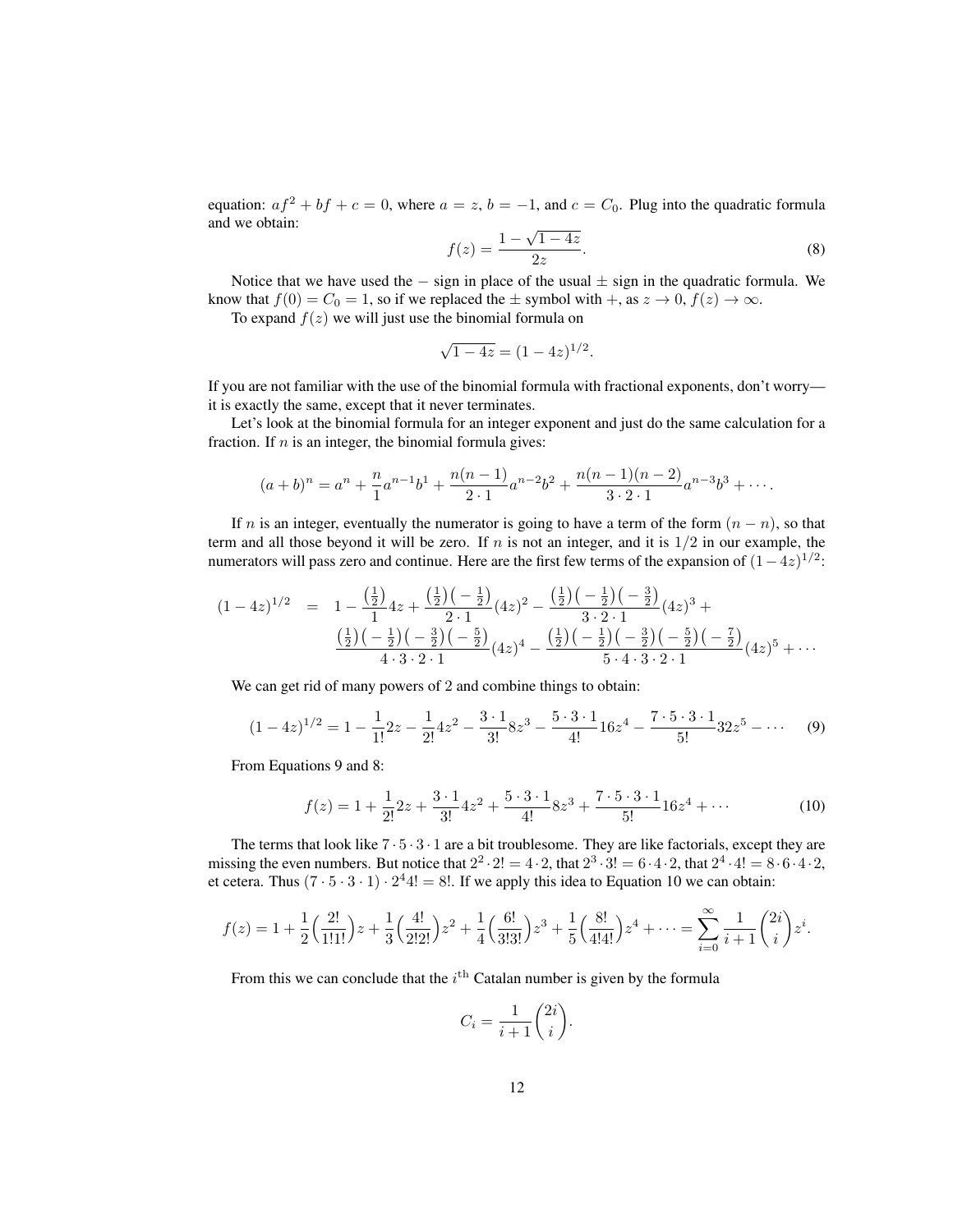# 5.1 A Strange Geometric Result



Consider the figure above. Assume that the circle has radius r, so  $OR = r$  and that the length of RP is 1. What is the length of QP? We know  $QP = r - OQ$  and  $OQ = \sqrt{r^2 - 1}$  so:

$$
QP = r - \sqrt{r^2 - 1}.
$$

Let  $r = 5$  and we obtain:

$$
QP = 0.101020514433643803...
$$

Notice that the catalan numbers appear in the decimal expansion; we can see  $1, 1, 2, 5, 14$  and "almost" 42. What's going on?

What's even stranger is if we let  $r = 5,000,000$ . We obtain:

QP = .00000010000000000000100000000000002000000000000050000000000001400000 00000004200000000000132000000000004290000000000143000000000004862000 00000016796000000000587860000000020801200000000742900000000026744400 00000096948450000003535767000000129644790000004776387000000176726319 00000656412042000024466267020000914825636400034305961365001289904147 32404861946401452183673530721526953355091600663747951750370022422166 514061498650209244944636039227464340648770503213613041225123944042 . . .

where we find the first 25 Catalan numbers surrounded by various numbers of zeroes. Hint: Look at the generating function for the Catalan numbers.

# 6 Catalan's Triangle

In this section we will consider a triangle somewhat akin to Pascal's triangle that will provide a nice method to generate the Catalan numbers.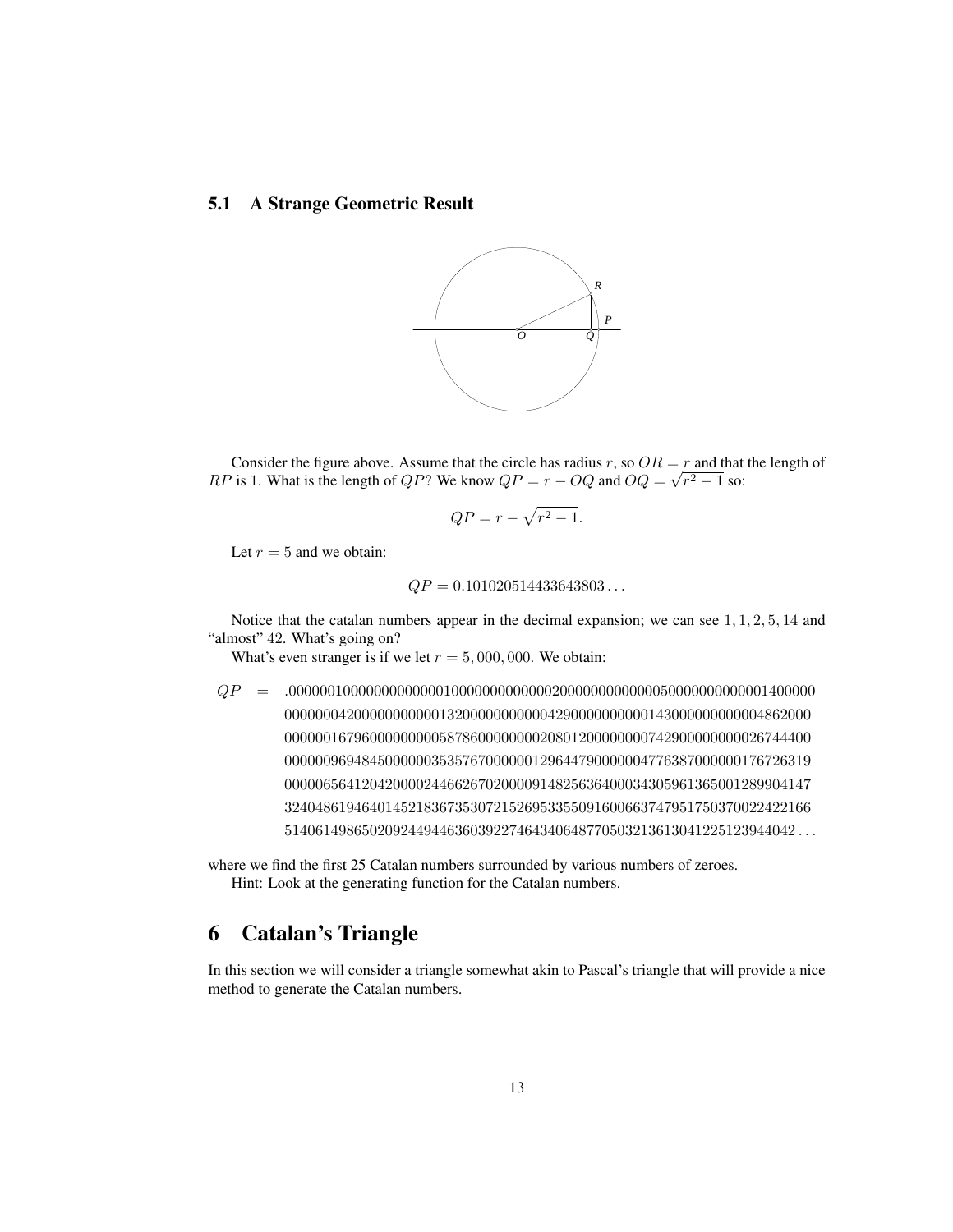

Ignoring the dots for a moment, the rule is simple: As we build up, each row contains one more number than the previous. The first row consists of a single 1. Once a row is complete construct the next row up beginning over the left-most element of the row below and the number placed there is the sum of the number directly below it and the number directly to the left. If there is no number in the slot below or in the slot to the left, just use zero. To make sure you understand the rule, construct the eighth row and make sure that you obtain:  $1, 7, 27, 75, 165, 297, 429, 429$ .

Notice that the numbers running up the diagonal of this triangle,  $1, 1, 2, 5, 14, 42, 132$ , are the Catalan numbers. Why is this? You may wish to experiment a little before reading on.

In Section 1.3 we saw that the number of diagonal-avoiding paths is counted by the Catalan numbers. For any point in the triangle above, and consider the problem of counting the number of paths from that point to the bottom-most point where the only allowable moves are one step to the left or one step down, where you are constrained to remain on the lattice points of the triangle.

If we begin at the lowest one, we are already there, so there is only one path; namely, the empty path: don't do anything and you're done. The two 1's in the next row make sense, too, since there's only one path to the bottom from each. (One of the paths is two steps long and one is only one step long, but we are not counting the number of steps, but the number of paths, and there is only one path from each of the points.)

Now start with any other point in the triangle. If that point is on the left of the row, the only possible path is straight down, so there's only one path. If the point is on the right-most end of the row, the only move you can make is to the left, so there are the same number of paths from there to the bottom as there are from the point immediately to your left. For any other point, it is possible to make the initial move to the left or down, in which case the number of paths to the bottom is the sum of the number of paths to the bottom from the point below you and from the point immediately to your left. Notice that this is exactly the same rule we used to generate the numbers in the grid, so every number in the triangle represents the number of paths to the bottom from the point immediately below and to the left of that number.

The paths that start on the diagonal are the paths we counted when we were generating the Catalan numbers, so the diagonal numbers are the Catalan numbers.

#### 6.1 Enumerating all Diagonal-Avoiding Paths

A very interesting observation that was pointed out to me by Patrick Labarque is the following. Suppose we'd like to number all the diagonal-avoiding paths, giving the empty path number 0, The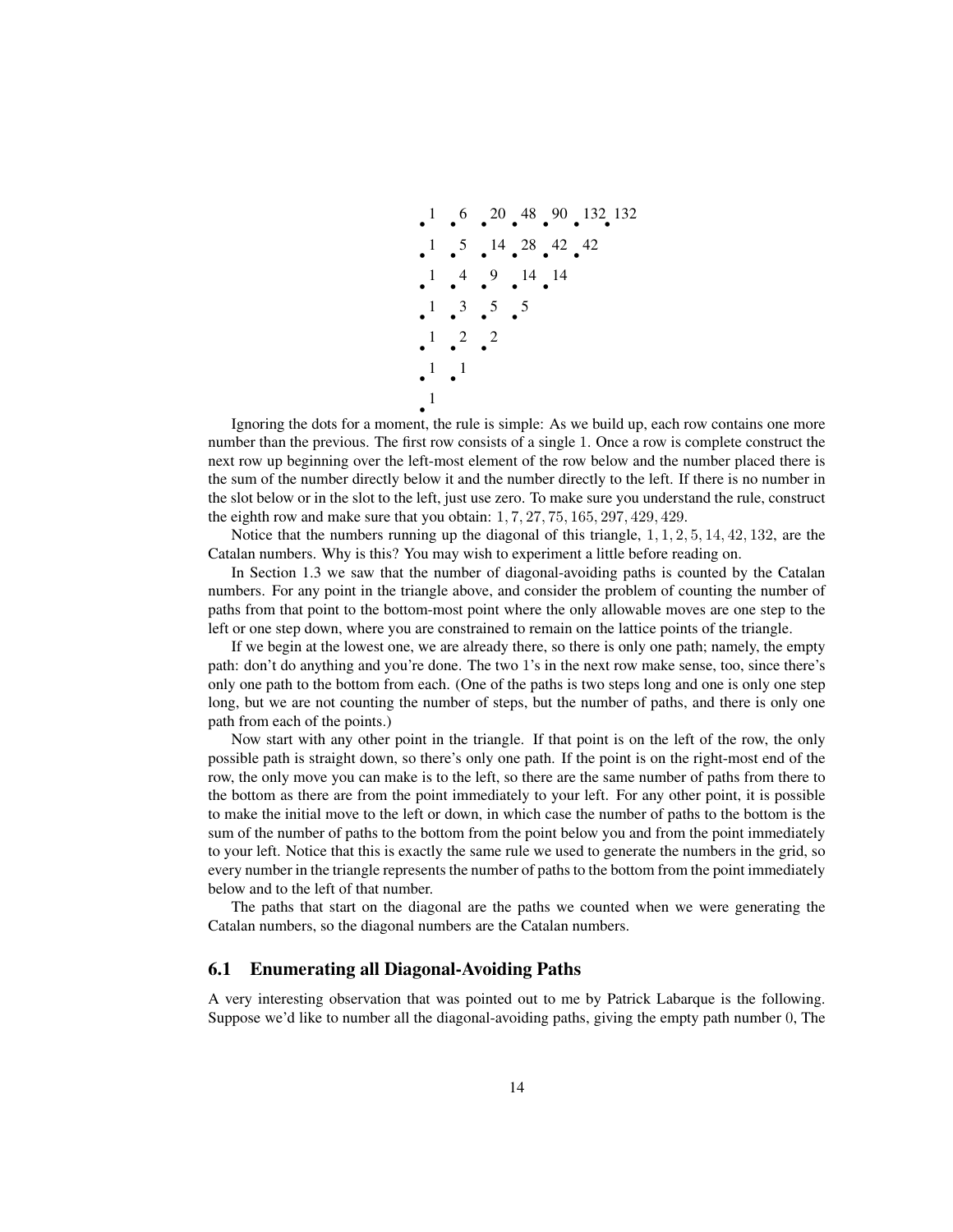unique path on the triangle with three dots is numbered 1, the two paths on the next larger triangle with six dots get numbers 2 and 3, and so on.

The enumeration can be done by drawing the path as in the sample illustration below:



The number to assign to each path is the sum of the numbers under and to the right of the path; in this case,  $1 + 1 + 2 + 5 + 5 = 14$ .

It is not too hard to prove that every path from a diagonal point to the bottom-most point has a unique sum of the grid numbers below it and that there are no omitted numbers, assuming that the null path is assigned number 0.

First notice a few things. If we add all the numbers in a particular row, their sum is the Catalan number on the right end of the row above. For example, in the fourth row up, we have  $1+3+5+5=$ 14 which is the right-most number in the fifth row up. This makes sense, since if we consider paths starting on the row above, we will move left at least once, but perhaps all the way to the left before taking our first step down. When we take the first downward step, the number below is the number of ways to complete a path where that is the first step down. The sum of all of them, or in other words, the sum of the numbers in the row, is the total number of paths, which is the Catalan number.

|  |  |  |  | $\downarrow$ 1 . 2 . 2 $\Rightarrow$ $\downarrow$ 1 . 2 . 2 $\Rightarrow$ $\downarrow$ 1 . 2 . 2 $\Rightarrow$ $\downarrow$ $\stackrel{1}{\longrightarrow}$ 2 |  |  |
|--|--|--|--|---------------------------------------------------------------------------------------------------------------------------------------------------------------|--|--|
|  |  |  |  |                                                                                                                                                               |  |  |
|  |  |  |  |                                                                                                                                                               |  |  |

To show why the enumeration works, let's assume that all the paths are correctly enumerated for the "mountain range paths" for diagonals of length  $0, 1, 2$  and 3. The empty path is assigned the number 0, the unique path that takes one step on the diagonal is assigned 1, the next two are assigned 2 and 3, and the next five are assigned 4, 5, 6, 7 and 8.

We now would like to make sure that the next fourteen paths are assigned to the numbers  $9, 10, \ldots, 22$ . If we begin by looking at the path that encloses all the numbers as in the figure above, the top row sums to 14, and that added to the numbers below that sum to 8 yields 22.

We can obtain any other path by doing successive "foldings" of the original path, removing one number at a time and always folding from upper left to lower right. In the figure above, three steps of unfolding are illustrated, and the dotted paths show the motion of each fold.

If any folding occurs, the first one has to be from the upper left corner. This produces a path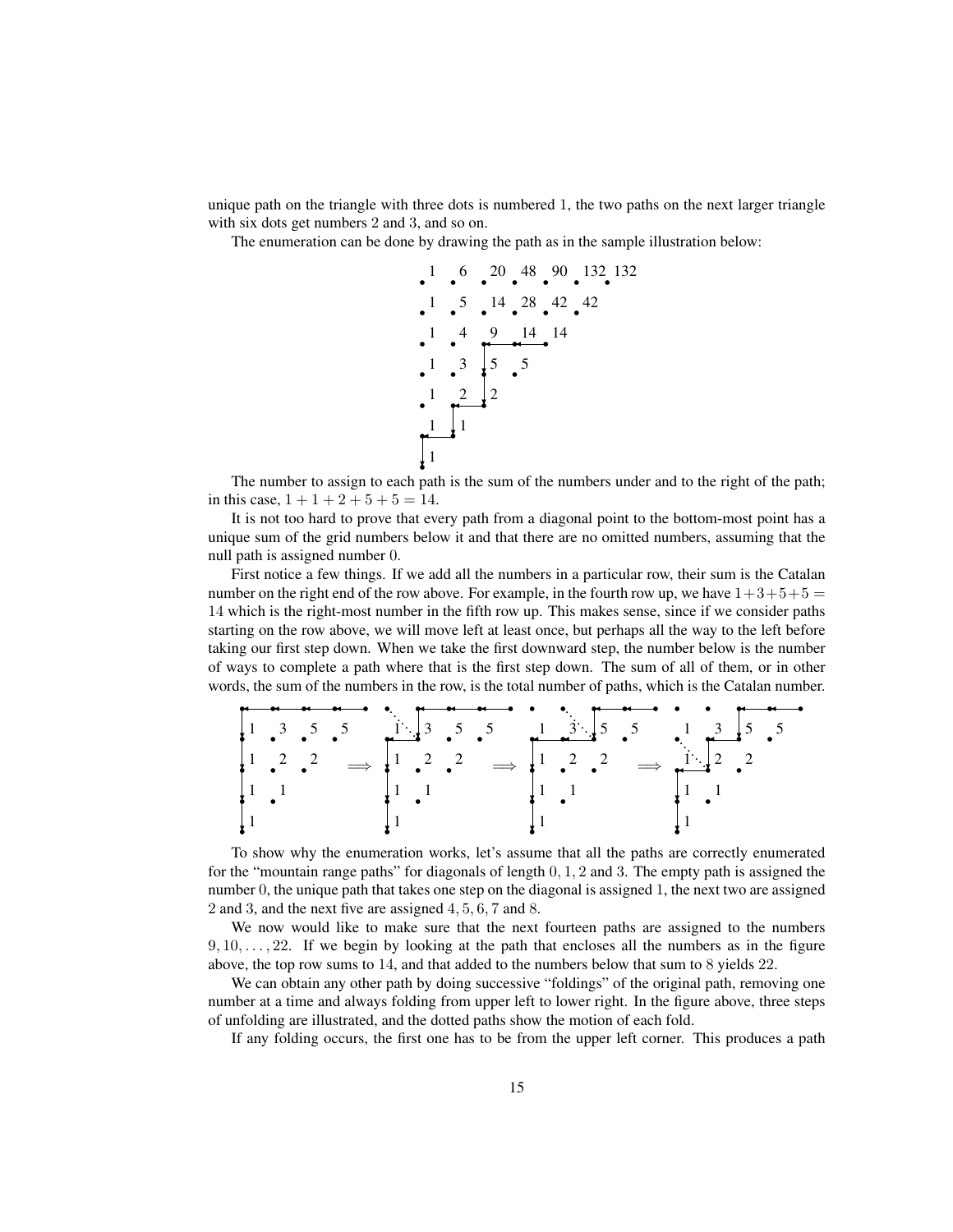with a 1 removed from below it, and it eliminates exactly one path, so this path will be assigned  $22 - 1 = 21$ . In the illustration, the next fold eliminates three possible paths. Remember that the 3 that was exposed refers to the number of paths from the dot to its lower left to the bottom. When we do that fold, since we've now skipped three paths, we need to subtract 3 from 21, yielding path number 18, et cetera. You can also see that when the path is completely folded down to the minimum path covering the four diagonal steps, the only remaining numbers are  $1 + 1 + 2 + 5 = 9$ : the first available number after the  $0, 1, \ldots, 8$  that were used to enumerate all the shorter paths.

Following is a list of all the paths from number 0 to number 22. The first one (or zeroth one, if you prefer), of course is the empty path. It is a worthwhile exercise to check that the sum of the numbers under at least a few of these paths is equal to the path number.



# 7 More Examples Without Proof

Here are some more counting problems whose answer is "the Catalan numbers". You can use these as exercises.

#### 7.1 Permutations avoiding 123

A permutation of n numbers consists of a rearrangement of those n numbers. Without any constraints, there are  $n!$  permutations. To completely define a permutation, all that is required is an *n*-tuple of the numbers  $\{1, 2, \ldots, n\}$  with the following interpretation: The *n*-tuple  $(p_1, p_2, \ldots, p_n)$ is the permutation that takes 1 to  $p_1$ , 2 to  $p_2$ , ..., n to  $p_n$ . All the  $p_i$  in such an n-tuple are distinct. For example, here is a list of all the permutations of the set  $\{1, 2, 3\}$ :

$$
(1,2,3), (1,3,2), (2,1,3), (2,3,1), (3,1,2), (3,2,1). \tag{11}
$$

We will say that a permutation "avoids  $123$ " if in the *n*-tuple as described above, it is impossible to find three numbers i, j and k such that  $i < j < k$  and  $p_i < p_j < p_k$ . In other words, the n-tuple contains no subsequence of length three that is increasing. For example  $(4, 1, 2, 3)$  because you can find 1, 2 and 3 in order. The permutation  $(2, 1, 3, 4)$  fails because of the subsequence 2, 3 and 4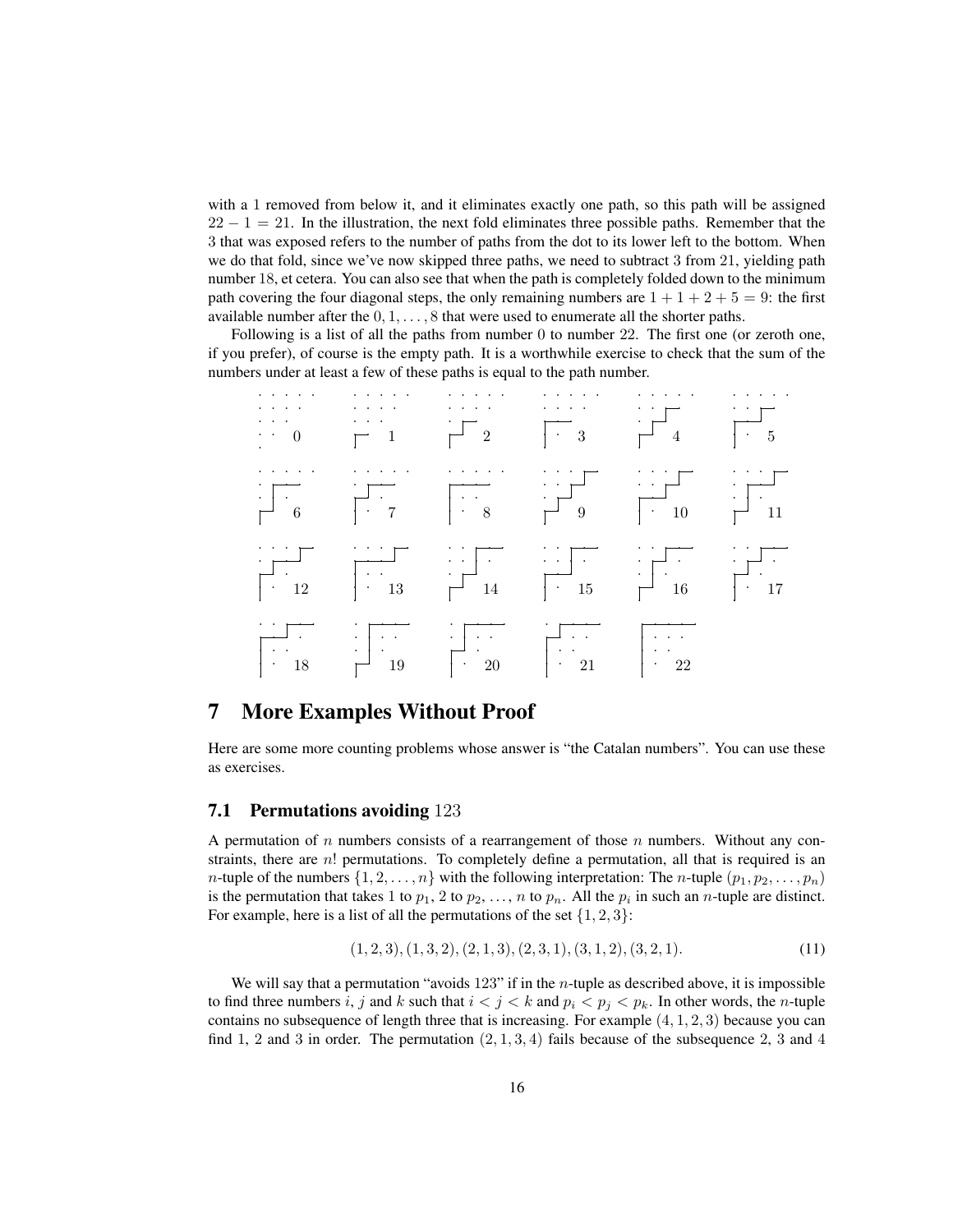(and also the subsequence 1, 3 and 4). As an example of one that works, the permutation  $(4, 1, 3, 2)$ avoids 123.

By definition, all the permutations of 0, 1 or 2 elements avoid 123, since we can't find three different numbers in the *n*-tuples. There are 1, 1 and 2 such permutations. For  $n = 3$ , there is only one permutation from the list in List 11 that fails:  $(1, 2, 3)$ , leaving 5 permutations that avoid 123.

For  $n = 4$ , there are 24 permutations, 14 of which avoid 123 and 10 of which that do not. Here is a list of the 14:

> $(1, 4, 3, 2), (2, 1, 4, 3), (2, 4, 1, 3), (2, 4, 3, 1), (3, 1, 4, 2),$  $(3, 2, 1, 4), (3, 2, 4, 1), (3, 4, 1, 2), (3, 4, 2, 1), (4, 1, 3, 2),$  $(4, 2, 1, 3), (4, 2, 3, 1), (4, 3, 1, 2), (4, 3, 2, 1).$

Here is a list of the 10 that do not avoid 123:

 $(1, 2, 3, 4), (1, 2, 4, 3), (1, 3, 2, 4), (1, 3, 4, 2), (1, 4, 2, 3),$  $(2, 1, 3, 4), (2, 3, 1, 4), (2, 3, 4, 1), (3, 1, 2, 4), (4, 1, 2, 3).$ 

The number of permutations of *n* elements that avoid 123 is  $C_n$ .

## 7.2 Tiling with Rectangles

Given a "triangular" region composed of  $n$  blocks on a side, in how many different ways can the region be tiled with exactly n rectangles? The illustration below shows that for  $n = 4$  there are exactly  $C_4 = 14$  tilings.



# 8 Some Interesting Matrices

An interesting property of the Catalan numbers is that if you form either of the following Hankel matrices, their determinants are as follows. These results (and others) are nicely proved using arguments related to counting paths in the following paper by Mays and Wojciechowski:

http://www.math.wvu.edu/ jerzy/research/21catalan.pdf

It is also true that the only sequence  $C_0, C_1, C_2, \ldots$  that satisfies the following equations is the Catalan numbers.